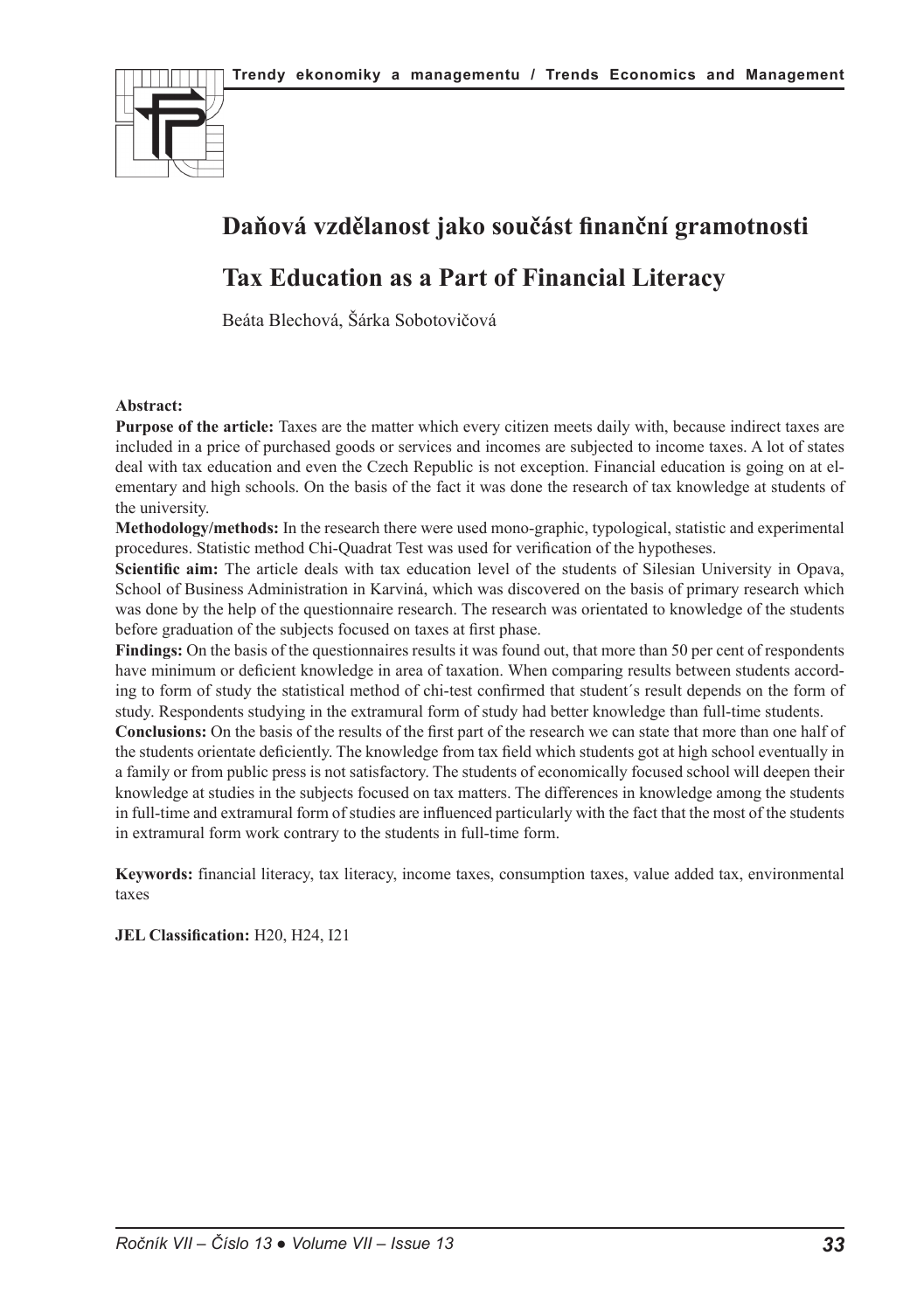# **Introduction**

Financial literacy is specialised part of wider economic literacy which includes an ability to ensure income, to consider consequences of personal decisions on current and future income, orientation on the market of job opportunities, an ability to decide on expenses etc. Financial literacy is a complex of knowledge, skills and value attitude of a citizen, it is necessary to provide for themselves and their family in present society and to act actively on the market of financial products and services. Financially literate citizen orientates in the matters of money and prices and is able to manage personal/family budget responsibly including management of financial assets and financial obligation in consideration of changing life situation (MŠMT, 2008).

Financial literacy as management of personal or family finance includes 3 components:

- monetary literacy,
- pricing literacy,
- budget literacy.

Budget literacy represents an ability to understand important terms such as public finance which include state budget and municipal budgets, incomes and budget expense, taxes, deficit management and budget policy (Vybíhal, 2011).

OECD created financial education project in the year 2003. The National Strategy for Financial Literacy also exists in the USA from 2003. In the Czech Republic in the year 2005, it was issued a government decree whereby a task of building up of financial education system at elementary and high schools was set.

In the European Union there was established a group of experts for financial education on the basis of the Decision of the Commission from 30th April 2008 (Commission decision 2008/365/EC). Financial education systems are various in individual EU states.

## **1. Tax literacy**

Inseparable part of financial literacy is also tax area and especially with regard to participating in financial sources of individuals and households significantly and so it has significant influence on cash flow in private financial. Many people believe the taxes they pay are unfair. And many do not understand why taxes exist. Basic awareness of tax system and tax role in terms of citizen society is necessary to understand as an element for ensuring responsible behaviour of citizens towards a family and a state.

Tax ignorance costs money each of us. Many of us pay more tax than we actually owe. Tax ignorance also makes it hard to discuss and enact sound tax policies, we are not able to raise money in the fairest and most efficient possible way (Tax Literacy project, 2012).

The tax system is a set of all taxes which are levied at the specific territory as a rule, in a state (Koštuříková, 2011; 78). Every citizen should have basic knowledge of the tax system and taxes levied in the state where he lives. It is necessary to state that it is almost impossible to reach and mainly keep basic tax literacy at current rate of novelizations of tax law (Brychta, Svirák, 2010).

A lot of states deal with tax education both in terms of the European Union and outside the EU. For example The Tax Literacy Project, based at the Sandra Day O'Connor College of Law at Arizona State University educates the public about basic aspects of taxation in three distinct, but overlapping, areas:

- 1. Why we have taxation, it means the purpose of taxes and the connection between taxing and spending.
- 2. Fairness of taxation how to distribute the burden of taxation, including choice of tax base and rate structure.
- 3. Basic concepts of taxation, e.g. marginal rates versus effective rates and credits versus deductions.

Tax literacy was found out *e. g.* in Malaysia in connection with the establishment Self-Assessment System (SAS) for taxpayers in 2005. In this system the onus for computing tax liability lies with the taxpayers. A taxpayer is expected to be "functionally literate" to determine his own taxable income and income tax payable; and to furnish correct returns to Inland revenue Board (Madi, 2010).

Taxes are the matter which every citizen meets daily with, because indirect taxes are the part of a price for end consumer and annuity taxes are concerned both citizens in employment and even businessmen.

#### **1.1 Taxation of natural person incomes**

The natural person income tax and the legal entity income tax are direct taxes income type. The Czech Republic is characteristic with low share of taxation of personal incomes but on the contrary high share of social insurance. Therefore in connection with income taxes it is needed to mention the matter of social insurance which does not fulfil all characteristics of the tax for its finality, but significantly influences annuity situation of a tax payer and increases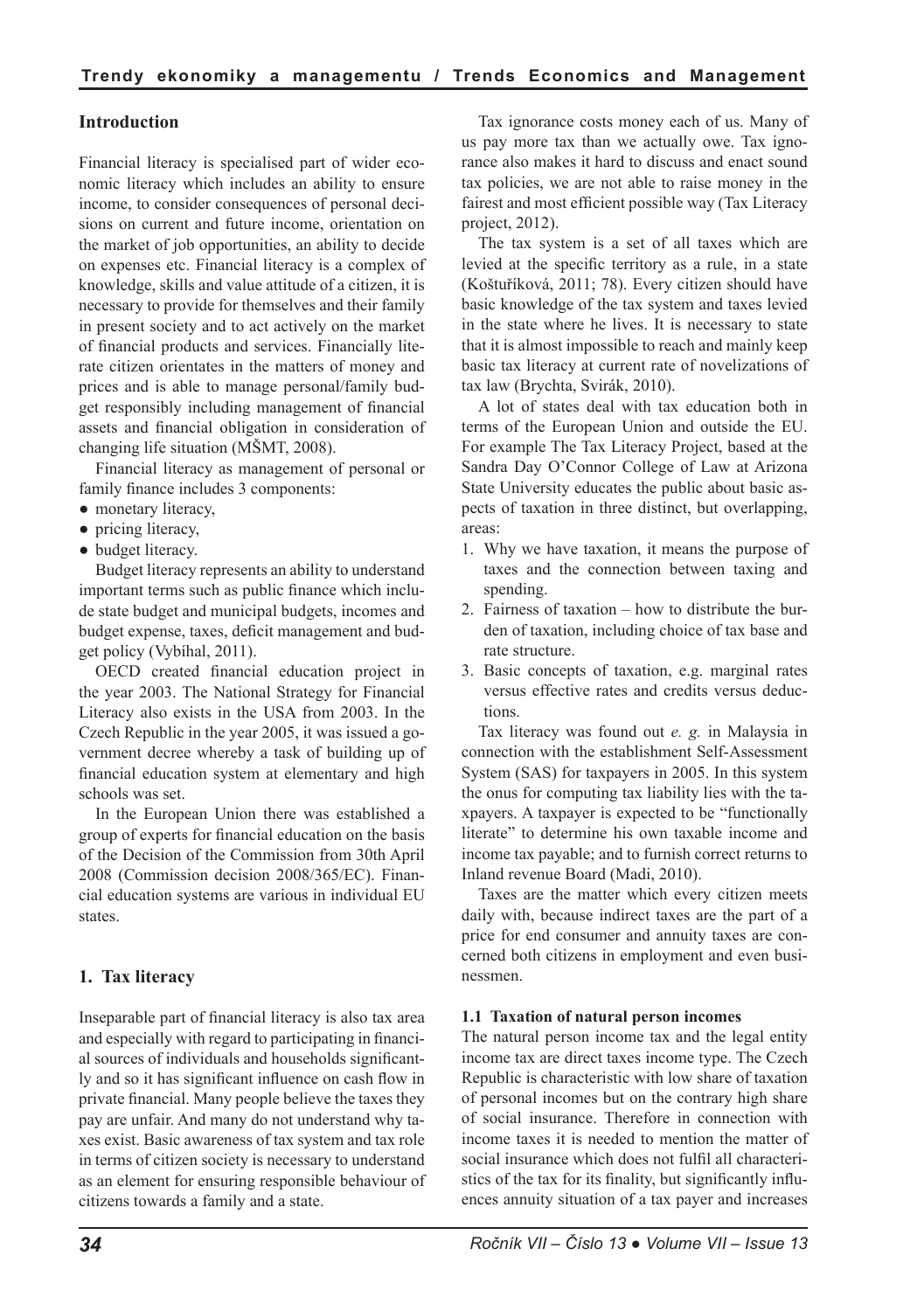tax burden of companies (Janoušková, 2011).

The social insurance in the Czech Republic is divided into:

- social provision,
- public health insurance.

Income tax construction in the Czech Republic is quite complicated because includes incomes of tax payers from various sources (Hamerníková, Maaytová et al, 2007).

The base of tax is made of the sum of component bases of tax. Then tax base can be decreased by tax free allowances and then the tax is counted from the adjusted base.

Tax rate from natural person incomes in the Czech Republic is unified in the amount of 15% from the year 2008 (Zákon č. 586/1992 Sb., 2008). Tax credits can be subtracted from calculated tax obligation. Some discounts can be used by all tax payers (then they have a character of social benefits) or they can be targeted for certain groups of people (invalids, old people) or they can be used with the intention of stimulation of certain activities (investment, pro-export policy) (Janoušková, 2011). After using of credits and tax allowance for a child it is set resulting tax obligation eventually tax bonus.

The tax base from incomes from employment is calculated with specific way. In 2008 it was established so called "super gross wage" which is made of gross pay and empolyer´s payment for social and public health insurance. It is fictional increase of tax base for calculation of tax obligation.

An employer pays tax and insurance from emplyoee´s incomes for an employee during calendar year. After ending of taxation period an employee has the right for tax settlement of obligation.

An employee who did not have other incomes except for incomes from employment and did not have more than 1 employer simultaneously can request for making annual tax accounting. In other cases a tax payer has to hand a tax return for natural person income in the terms of it he is obligated to calculate tax by himself.

Every natural person has to ensure what tax free allowances and tax credits he has the right for and he has to evidence the right as well.

The calculation of net earnings should belong to basic knowledge of every employee. For right calculation of net earnings it is needed to know the amount of payments for social and health insurances which are subtracted from the pay at every employee. The net wage is calculated when the insurance premium for social and public health insurances and the tax prepayment are subtracted from the gross earnings.

Better tax literacy means that calculations of tax obligation are more accurate and tax subject optimize tax obligation so that uses all tax free allowances and tax credits which they have the right for. On the other hand tax ignorance can cause that tax payer does not tax all his incomes. Then the incomes can be assessed by tax administrator and tax payer also has to pay sanction (penalty, interest) except for the tax.

#### **1.2 Taxes from consumption**

In terms of pricing literacy knowledge regarding tax area – taxes from consumption is researched, because these taxes influence prices of goods and services with fundamental way.

Among taxes from consumption in the Czech Republic we sort value added tax, consumption taxes and environmental taxes. All taxes from consumption are included into a price for end consumers and they strike on households with high and low incomes. Selected products subjecting to consumption and environmental taxes are taxed relevant selective consumption tax and afterwards they subject to the taxation of value added tax because consumption and environmental taxes enter into the tax base for calculation of value added tax (Široký, 2008).

As in the Czech Republic as in the countries of the European Union the value added tax is the only admissible general tax from consumption and all products and services subject to it (Sobotovičová, 2011).

Value added tax is levied at every stage of processing but only from the part that was added to the value of good at given stage. Contrary of the duplicate taxes, only the added value is taxed (Kubátová, 2006). Nowadays in the Czech Republic there are applied two tax rates and they are standard rate and reduced rate. Food, medicine, newspapers and books are burdened with reduced tax rate because with lower taxation the state applies certain social function of the tax (Zákon č. 235/2004 Sb., 2012).

Consumption taxes are the tax from mineral oils, spirit tax, beer tax (David, 2012), tax from wine and intermediate products and tobacco product tax. The reason for applying of excise taxes is particularly the ensuring of stable income into the state budget. Other given reasons for their applying are that selected products negatively influence health of population and they have negative effect on the environment. Consumption taxes are collected once at putting the product into the free tax circulation usually from the people who produce or import them.

Environmental taxes were established in the Czech Republic from 1st 2008. They are taxes from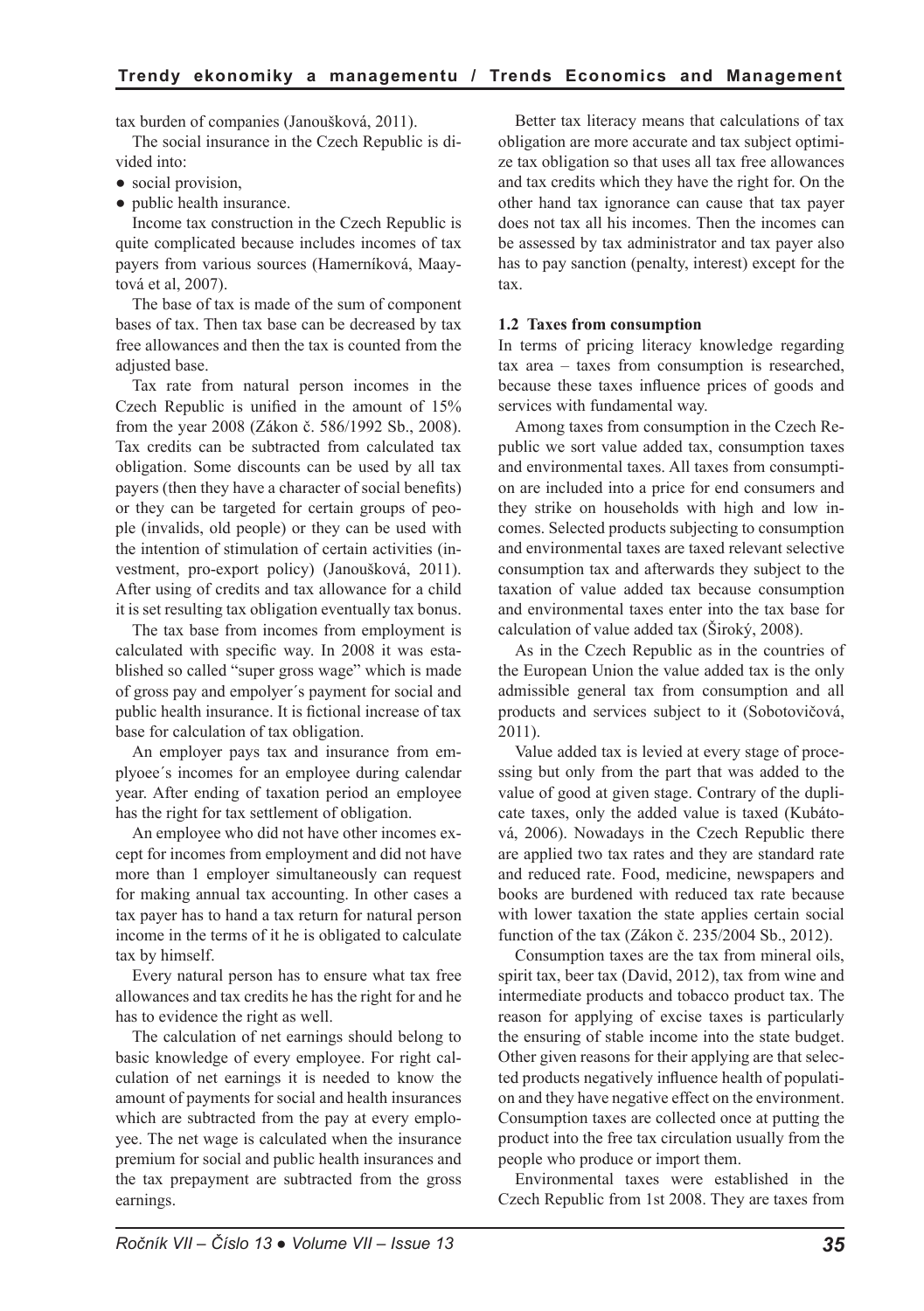natural gas and some other gas, tax from solid fuel and tax from electricity. Among main causes of their introduction include nature and environment protection. Environmental taxes as well as consumption taxes are collected once when the product is sold to end consumer.

Consumption and environmental taxes are the part of the tax base for calculation of value added tax and they also influence the amount of value added tax.

## **2. Research focused on students**

Because increasing of financial literacy is focused especially on students of elementary and high schools in the Czech Republic, the aim of our research was to find out what tax knowledge students come to the university with.

At School of Business Administration there are four subjects focused on tax matters guaranteed by Department of Accounting, three of them are in bachelor study programme. The subject Taxes and Tax Policy A is focused on income taxes. Indirect taxes are the content of the subject Taxation of the Consumption and subject Application of Tax Law deepens knowledge of tax matters in the field of income taxes.

The research is focused on research of tax knowledge at students both bachelor and master study programmes in full-time and extramural forms of study.

In the research there were used monographic, typological, statistic and experimental procedures. Statistic method Chi-Quadrat Test was used for verification of the hypotheses.

Most of the questions in the questionnaire are focused on taxation of natural person incomes of employment earnings, because even students work during studies and they most often meet this kind of incomes. The questions concern tax rate and also payments for social and public health insurances and tax credits. From the field of consumption and environmental taxes the questions are focused only on general knowledge of selected products which subject to these taxes.

In the first part of the research students of bachelor study programme, who have not still attended subjects focused on taxes, were chosen as respondents. The aim of the research was to find out what knowledge from taxes the respondents got at high schools, in a family, from public press and other sources.

As target focus 2 following hypotheses were verified in the inquiring:

- H1: More than one half of the students have minimum or deficient knowledge;
- H2: Knowledge of the students does not depend on the form of studies.

#### **2.1 Knowledge of the students**

In the graph on Figure 1 there are represented results of all students according to the number of correct answers.

From above mentioned graph it is seen that a mode is 7, because it is the most frequent value, it means that the most of students answered 7 questions correctly. Only 2 respondents had all answers correctly, they were students of extramural form of studies who work or worked in economic field. Respondents had at average 8 correct answers as it represents 49%.

For verification of stated hypothesis H1 the respondents were divided into four categories according to a level of knowledge. On the base of the dividing, H1 hypothesis: More than one half of

*Tab.1 Quantitative Characters of the Questionnaires.*

| Number of students                                        |                         |  |  |  |
|-----------------------------------------------------------|-------------------------|--|--|--|
| Number of returned filled in questionnaires in first part |                         |  |  |  |
| Number of questions identifying a respondent              |                         |  |  |  |
| Number of questions                                       |                         |  |  |  |
|                                                           | Source: Own processing. |  |  |  |
|                                                           | Tab. 2 Tax literacy.    |  |  |  |
| <b>Results</b>                                            | Tax knowledge           |  |  |  |
| 0 up to 24,99 $\%$                                        | $a - minimum$           |  |  |  |
| 25 up to 49,99 %                                          | $b -$ deficient         |  |  |  |
| 50 up to 74,99 %                                          | $c - good$              |  |  |  |
| 75 up to 100%                                             | $d - \text{very good}$  |  |  |  |
|                                                           |                         |  |  |  |

*Source: Own processing.*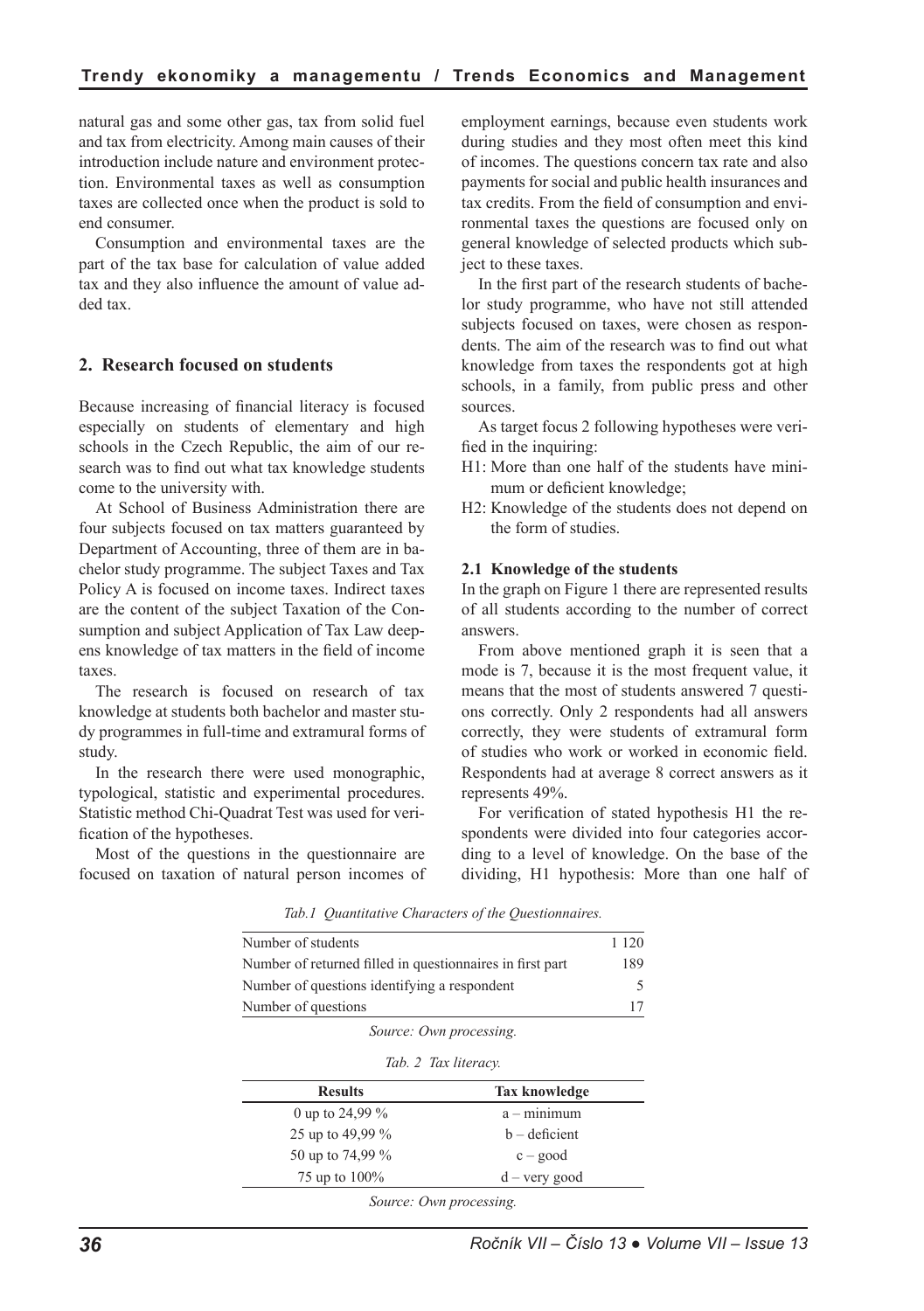

*Figure 1. Frequency of the Correct Answers. Source: Own processing.*



*Figure 2. Knowledge of the respondents. Source: Own processing.*

students has minimum or deficient knowledge was researched.

From above mentioned it is seen that 108 respondents in total have tax knowledge in categories minimum (14) and deficient (94). It represents 57 per cent from total number (Figure 2).

Hypothesis H1 was confirmed, because it was found out that 57 per cent of the respondents have minimum or deficient knowledge from tax field.

### **2.2 Knowledge of students according to the form of studies**

For verification if the relation between results of the respondents and form of studies exist was specified hypothesis H2: Knowledge of students does not depend on a form of studies. It means that it was being verified if differences of frequencies of the respondents in individual groups are only work of coincidence or if it is statistic dependence among them.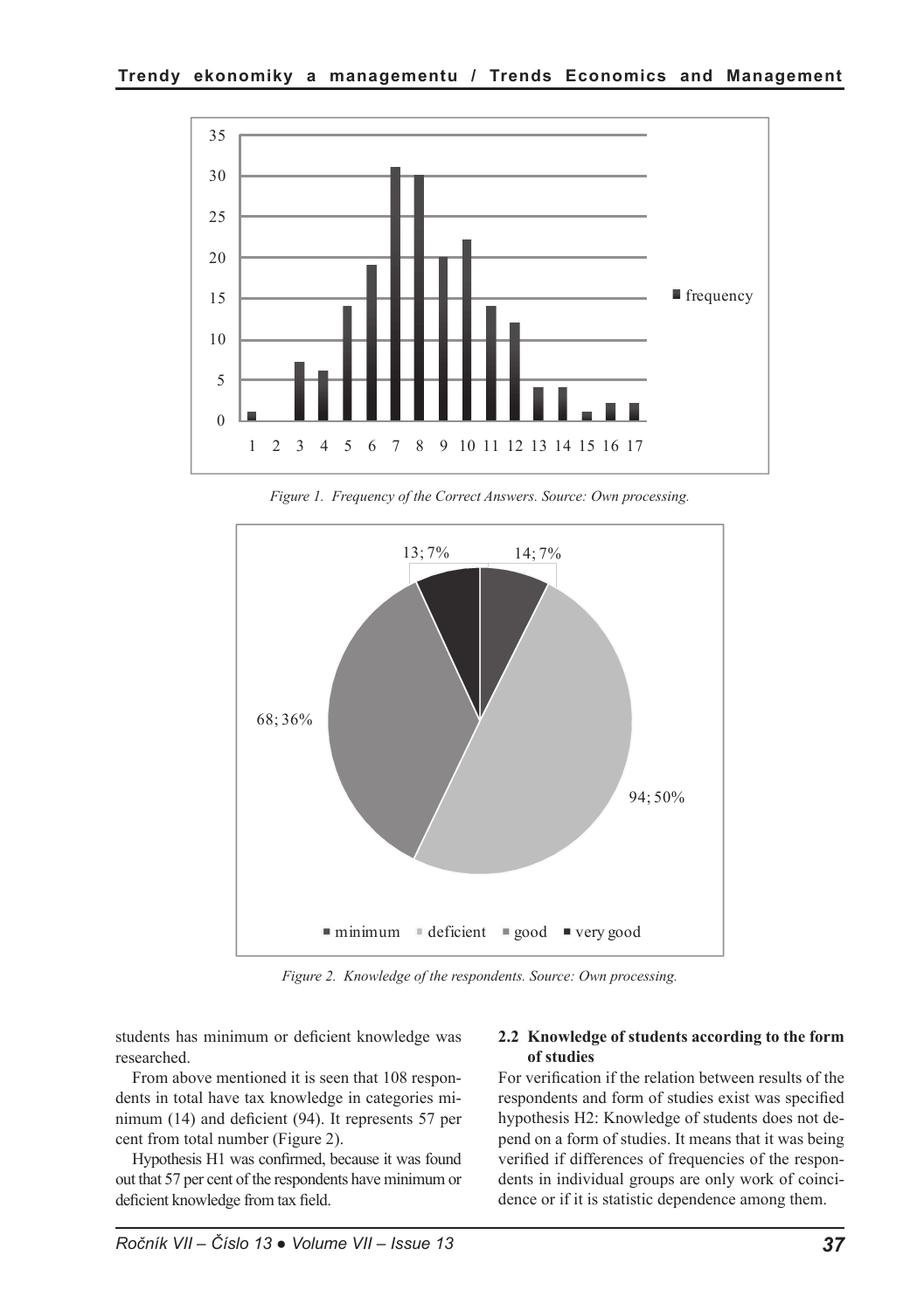| <b>Number from class</b><br>Form of study | <b>Class</b> |    |    |    |                  |
|-------------------------------------------|--------------|----|----|----|------------------|
|                                           | a            |    |    |    | <b>Total sum</b> |
| Full-time                                 |              | 60 | 26 |    | 100              |
| Extramural                                |              | 34 | 42 |    | 89               |
| Total sum                                 | 14           | 94 | 68 | 13 | 189              |

*Tab. 3 Observed Frequencies.*

*Source: Own processing.*

*Tab. 4 Expected Frequencies.*

| <b>Number from class</b> |        |        | <b>Class</b> | <b>Total sum</b><br>đ |     |
|--------------------------|--------|--------|--------------|-----------------------|-----|
| Form of study            | a      |        |              |                       |     |
| Full-time                | 7.4074 | 49.735 | 35.979       | 6.8783                | 100 |
| Extramural               | 6.5926 | 44.265 | 32.021       | 6.1217                | 89  |
| Total sum                | 14     | 94     | 68           | 13                    | 189 |

*Source: Own processing.*

In the following contingency table there are represented observed frequencies.

For verification of independence of chance quantities in the contingency table it was used the test of independence which is based on comparison of observed frequencies with expected frequencies, it is with those which we would expect in case of independence of compared quantities.

Expected frequencies were calculated according to the formula:

$$
E_{ij} = (n_i \times n_j)/n , \qquad (1)
$$

where:

 $n_i$  the sum of individual lines,

 $n<sub>j</sub>$  the sum of individual columns in the contingency table,

*n* the sum of all observed frequencies.

Test criterion T was calculated according to the formula:

$$
T = \sum_{i=1}^{r} \sum_{j=1}^{s} \frac{\left(O_{ij} - E_{ij}\right)^{2}}{E_{ij}}
$$
 (2)

where:

*r*, *s* numbers of the categories of the observed character, *i.e.* the number of the columns of the contingency table, resulting  $T = 12,192$ .



*Figure 3. Graphic Representation of Observed Frequencies. Source: Own processing.*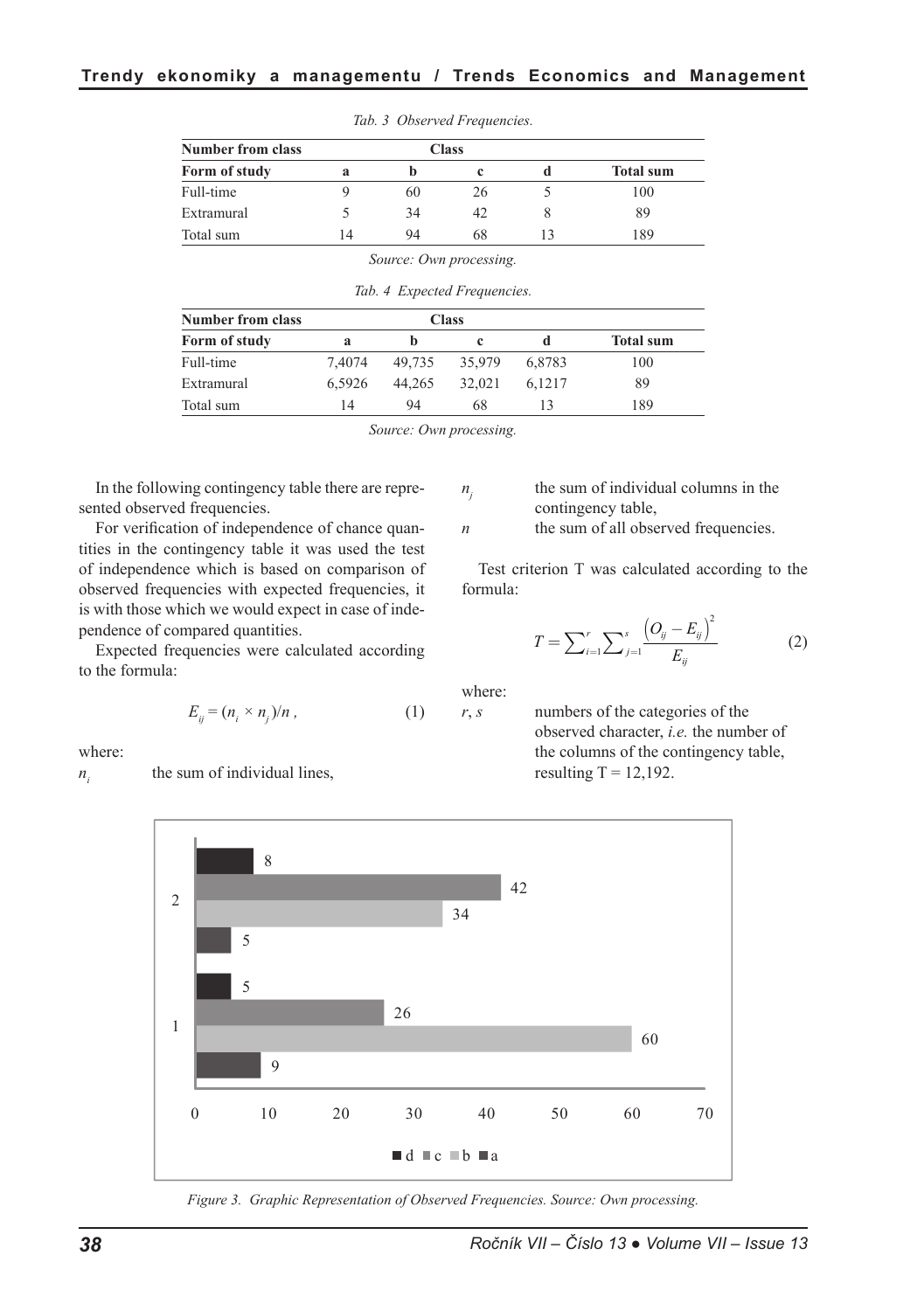Critical value of dividing of Chi-Quadrat with the degree of freedom *df* = 3 and for entered level of the relevance  $\alpha = 0.05$ ;  $K = 7,814728$ .

 $T = 12,192 > K = 7,814728$  and therefore hypothesis  $H2_0$  about independence at the level of relevance  $\alpha$  = 0,05 we deny.

**Knowledge of the respondents depends on form of their studies.** Discovered level of knowledge of the students in extramural form is higher in comparison with the students in full-time form.

The result is mainly influenced with the fact if the students are employed or not. From the students in full-time form of studies were employed only 7% of questioned ones contrary to them in extramural form of studies, there were employed 85% of the respondents.

## **Conclusion**

Everyone should have basic awareness about system and form of taxation to have an overview about it what taxes and in what amount they usually pay. The tax system in the Czech Republic is very complicated and very unclear therefore enables even inconspicuous increase of some taxes. At so frequent changes, which are common in the Czech Republic,

## **References**

Brychta K., Svirák P. (2010). Komparace daňového zatížení poplatníka dosahujícího příjmů ze závislé činnosti v letech 2007, 2008 a 2009. In: *TRENDY EKONOMIKY A MANAGEMENTU, 6/2010* pp. 9–18.

Commission decision 2008/365/EC [online] [seen 2012- 07-06] *Available from* http://eur-lex.europa.eu/LexUriServ/ LexUriServ.do?uri=OJ:L:2008:125:0036:0038:EN:PDF.

David P. (2012). Incidence změny sazeb daní z piva na tržní subjekty v České republice. In: *TRENDY EKONOMIKY A MANAGEMENTU, 10/2012* pp. 33–44.

Hamerníková B., Maaytová, A. a kol. (2007). *Veřejné finance*. Praha: Aspi, a.s.

Janoušková, J. (2011). *Daně a daňová politika Osobní důchodová daň,* SU OPF Karviná 2011.

Koštuříková, I. (2011). Corporate Tax Burden in the Czech Republic and European Union. In: *Acta academica karviniensia*, 2/2011, pp. 77–89.

Kubátová, K. (2006). *Daňová teorie a politika.* 4. vydání. Praha: ASPI.

Madi N. *et al.* (2010). Tax Literacy among Employees: Sabah and Sarawak's Perspective. In: *International Journal of Economics and Finance* 2(1), 2010. [online] in tax legislation, it is an achievement and mainly keeping of basic tax literacy almost impossible.

The law about taxes from incomes enables to decrease the tax base of every tax payer and so to decrease even resulting tax with applying of tax credits, tax reductions and tax allowance. Financial literacy of every citizen should include knowledge of these significant forms of tax optimization.

On the basis of the results of the first part of the research we can state that more than one half of the students orientate deficiently. The knowledge from tax field which students got at high school eventually in a family or from public press is not satisfactory. The students of economically focused school will deepen their knowledge at studies in the subjects focused on tax matters.

The differences in knowledge among the students in full-time and extramural form of studies are influenced particularly with the fact that the most of the students in extramural form work contrary to the students in full-time form.

In another part of the research there will be verified knowledge of students after graduation of the subjects focused on tax matters and it will be observed if the orientation in the tax field will be increased or if the difference among the respondents studying in various forms of studies will persist.

[seen 2012-07-06] *Available from* http://www.ccsenet.org/ journal/index.php/ijef/article/view/4959/4124.

MŠMT (2008). *Systém budování finanční gramotnosti na základních a středních školách [online]* [seen 2012- 07-06] *Available from* http://www.msmt.cz/vzdelavani/ system-budovani-financni-gramotnosti-na-zakladnich-astrednich-skolach?highlightWords=syst%C3%A9m+bud ov%C3%A1n%C3%AD+finan%C4%8Dn%C3%AD+gra motnosti.

Sobotovičová, Š. (2011). *Zdanění spotřeby pro kombinovanou formu studia*. SU OPF Karviná 2011.

Široký, J. a kol. (2008). *Daňové teorie s praktickou aplikací*. Praha: C. H. Beck.

Vybíhal V. a kol. (2011). *Slabikář finanční gramotnosti.* 2. aktualizované vydání. COFET, a.s. Praha 2011.

*Tax Literacy project* [online] [seen 2012-07-06] Available from http://www.law.asu.edu/programs/Programs/ TaxLaw/TaxLiteracyProject.aspx.

Zákon č. 235/2004 Sb. o dani z přidané hodnoty, ve znění pozdějších předpisů.

Zákon č. 586/1992 Sb. o daních z příjmů, ve znění pozdějších předpisů.